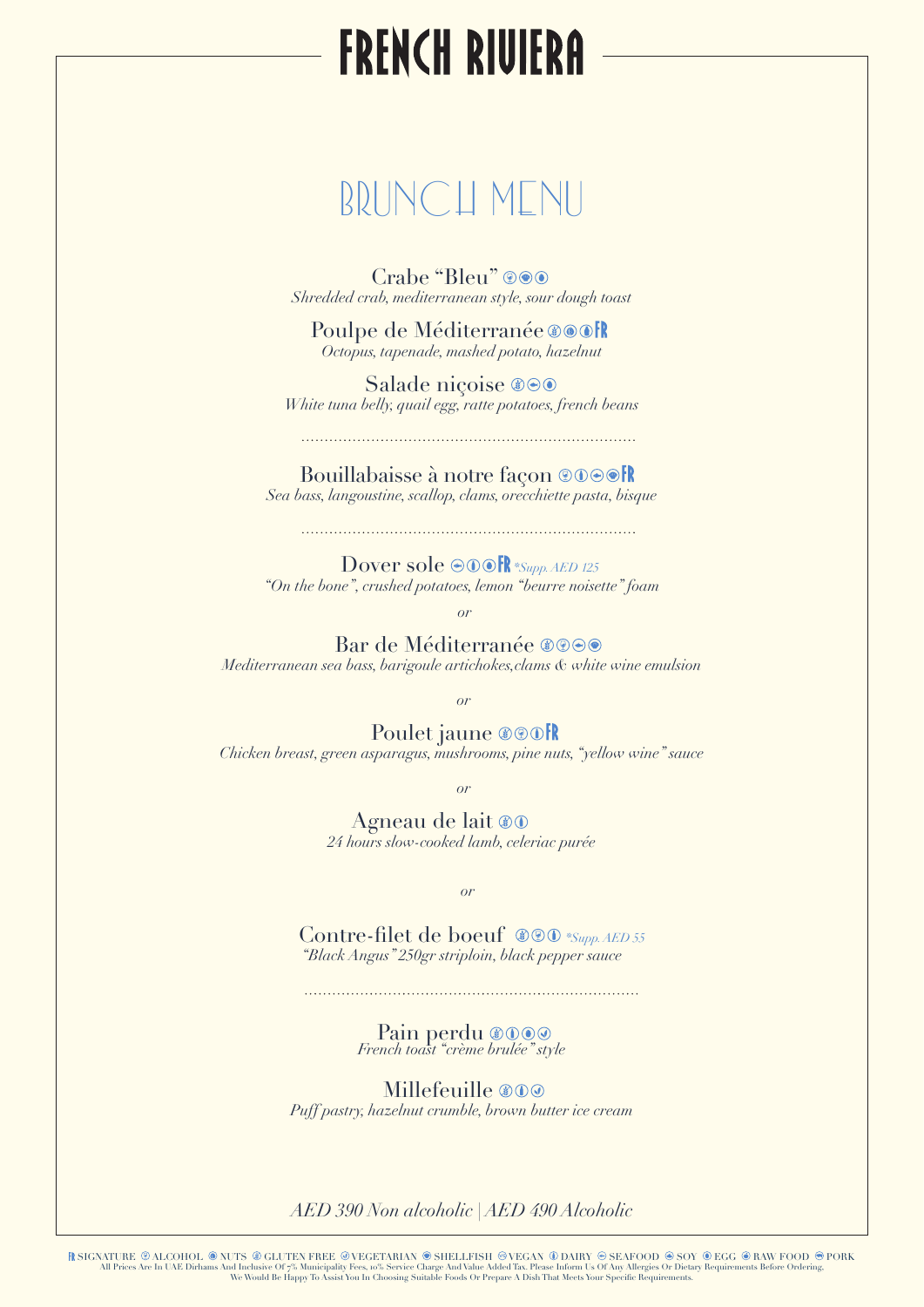# **FRENCH RIVIERA**

## VEGETARIAN BRUNCH

Avocat <sup>o</sup> *Avocado & tomatoes tartare, olives, basil*

Salade niçoise ® $\odot$ *Quail egg, ratte potatoes, french beans, bell peppers, tomatoes*

> Betterave de Provence <sup>®</sub></sup> *Beetroot, green apple, green mustard sorbet*

 Rigatoni truffe *Black truffle rigatoni, parmesan cream*

Artichauts barigoule  $\circledast$ *Artichoke, crushed ratte potatoes, black truffles*

*or*

Asperges vertes  $@@$ *Green asparagus, celeriac purée, mushrooms, pine nuts*

**Pain perdu** *French toast "crème brulée" style*

Millefeuille @00 *Puff pastry, hazelnut crumble, brown butter ice cream*

*AED 335 Non alcoholic | AED 435 Alcoholic*

SIGNATURE © ALCOHOL ® NUTS © GLUTEN FREE ©VEGETARIAN ® SHELLFISH ©VEGAN Û DAIRY ⊖ SEAFOOD © SOY ® EGG © RAW FOOD © PORK († 2015).<br>All Prices Are In UAE Dirhams And Inclusive Of 7% Municipality Fees, 10% Service Charge And